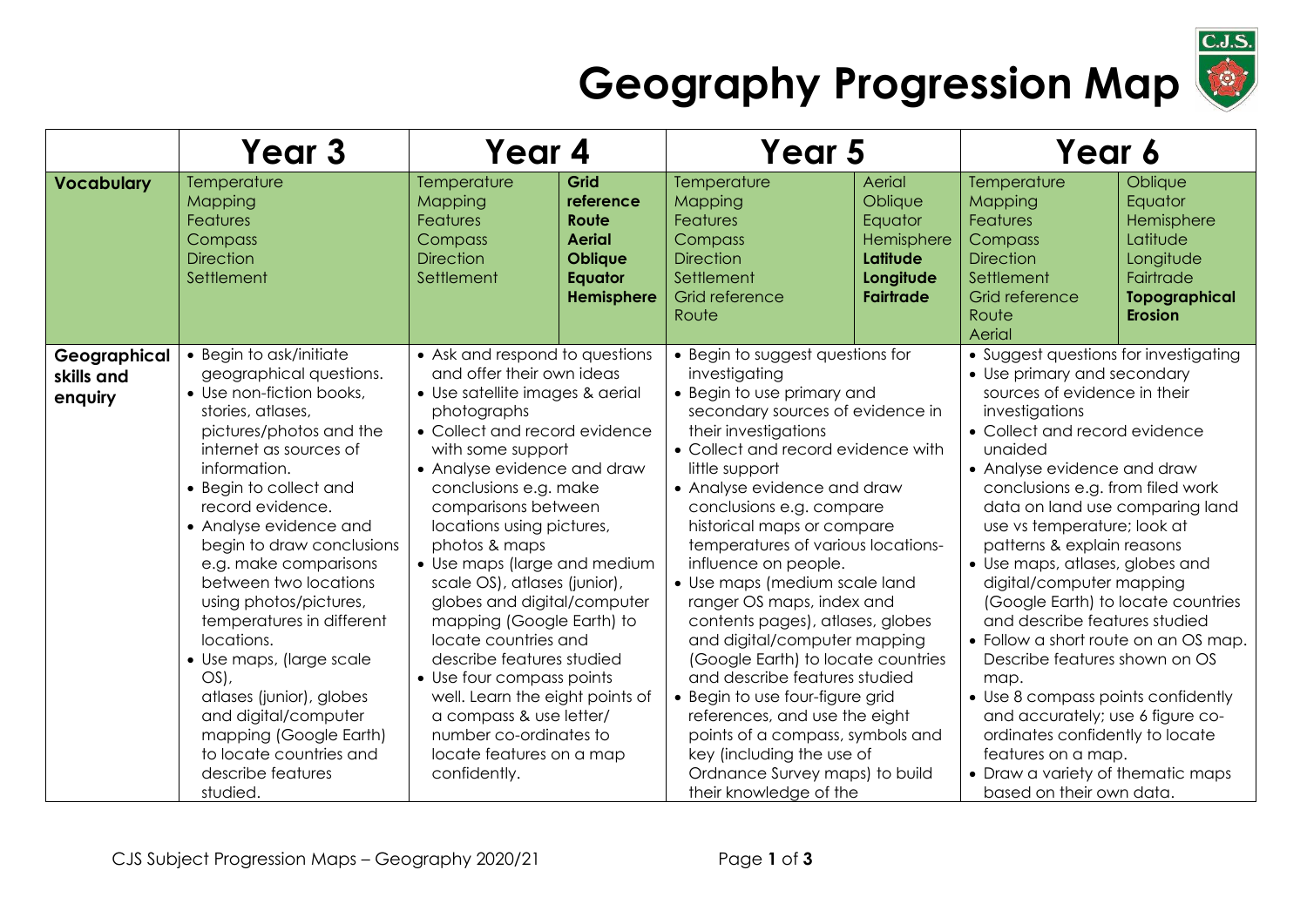

## **Geography Progression Map**

| Year 3                                                                                                                                                                                                                                                                                                                                                                                                                                                                                                                                                                                                                                                        | Year 4                                                                                                                                                                                                                                                                                                                                                                                                  | Year 5                                                                                                                                                                                                                                                                                                                                                                                                                                                                                                                                                                                                                                                                                                                                                                                                                                         | Year 6                                                                                                                                                                                                                                                                                                                                                                                                                                                                                                                                                                                                                                                                                                                                                                    |
|---------------------------------------------------------------------------------------------------------------------------------------------------------------------------------------------------------------------------------------------------------------------------------------------------------------------------------------------------------------------------------------------------------------------------------------------------------------------------------------------------------------------------------------------------------------------------------------------------------------------------------------------------------------|---------------------------------------------------------------------------------------------------------------------------------------------------------------------------------------------------------------------------------------------------------------------------------------------------------------------------------------------------------------------------------------------------------|------------------------------------------------------------------------------------------------------------------------------------------------------------------------------------------------------------------------------------------------------------------------------------------------------------------------------------------------------------------------------------------------------------------------------------------------------------------------------------------------------------------------------------------------------------------------------------------------------------------------------------------------------------------------------------------------------------------------------------------------------------------------------------------------------------------------------------------------|---------------------------------------------------------------------------------------------------------------------------------------------------------------------------------------------------------------------------------------------------------------------------------------------------------------------------------------------------------------------------------------------------------------------------------------------------------------------------------------------------------------------------------------------------------------------------------------------------------------------------------------------------------------------------------------------------------------------------------------------------------------------------|
| $\bullet$ Use the 4 points of a<br>compass to follow/give<br>directions, and two-figure<br>grid references (letter/<br>number) to locate<br>features on a map, to<br>build their knowledge of<br>the United Kingdom and<br>the wider world.<br>• Plot places on a map to<br>show a short route<br>experienced, with<br>features in the correct<br>order.<br>• Try to make a simple scale<br>drawing.<br>• Locate places on larger<br>scale maps e.g. map of<br>Europe.<br>• Begin to draw a sketch<br>map from a high view<br>point.<br>• Begin to identify points on<br>maps A,B and C.<br>• Begin to identify features<br>on aerial/oblique<br>photographs. | • Make a map of a short route<br>experienced, with features in<br>correct order.<br>• Make a simple scale<br>drawing.<br>• Use some basic symbols and<br>key (including the use of a<br>simplified Ordnance Survey<br>maps.<br>• Draw a sketch map from a<br>high view point.<br>• Begin to identify<br>significant places and<br>environments<br>• Identify features on<br>aerial/oblique photographs. | United Kingdom in the past and<br>present.<br>• Begin to draw a variety of<br>thematic maps based on their<br>own data.<br>• Use fieldwork to observe, measure<br>and record the human and<br>physical features in the local area<br>using a range of methods,<br>including sketch maps (using<br>symbols and a key), plans and<br>graphs, and digital technologies.<br>• Compare maps with<br>aerial photographs.<br>• Draw a plan view map with some<br>accuracy<br>• Identify significant places<br>and environments<br>• Find/recognise places on maps of<br>different scales. (E.g. river Nile.)<br>• Begin to use atlases to find<br>out about other features of<br>places. (e.g. find wettest part of<br>the world).<br>• Select a map for a<br>specific purpose. (E.g. Pick atlas to<br>find Taiwan, OS map to find<br>local village.) | • Begin to draw plans of increasing<br>complexity.<br>• Extend to 6 figure grid references<br>with teaching of latitude and<br>longitude in depth.<br>• Expand map skills to include non-<br>UK countries.<br>• Draw/use maps and plans at<br>a range of scales.<br>• Draw a plan view map accurately<br>• Confidently identify<br>significant places and<br>environments<br>• Use fieldwork to observe, measure<br>and record the human and<br>physical features in the local area<br>using a range of methods,<br>including sketch maps (using<br>symbols and a key), plans and<br>graphs, and digital technologies.<br>• Locate places on a world map.<br>• Use atlases to find out<br>about other features of places.<br>(e.g. mountain regions,<br>weather patterns) |